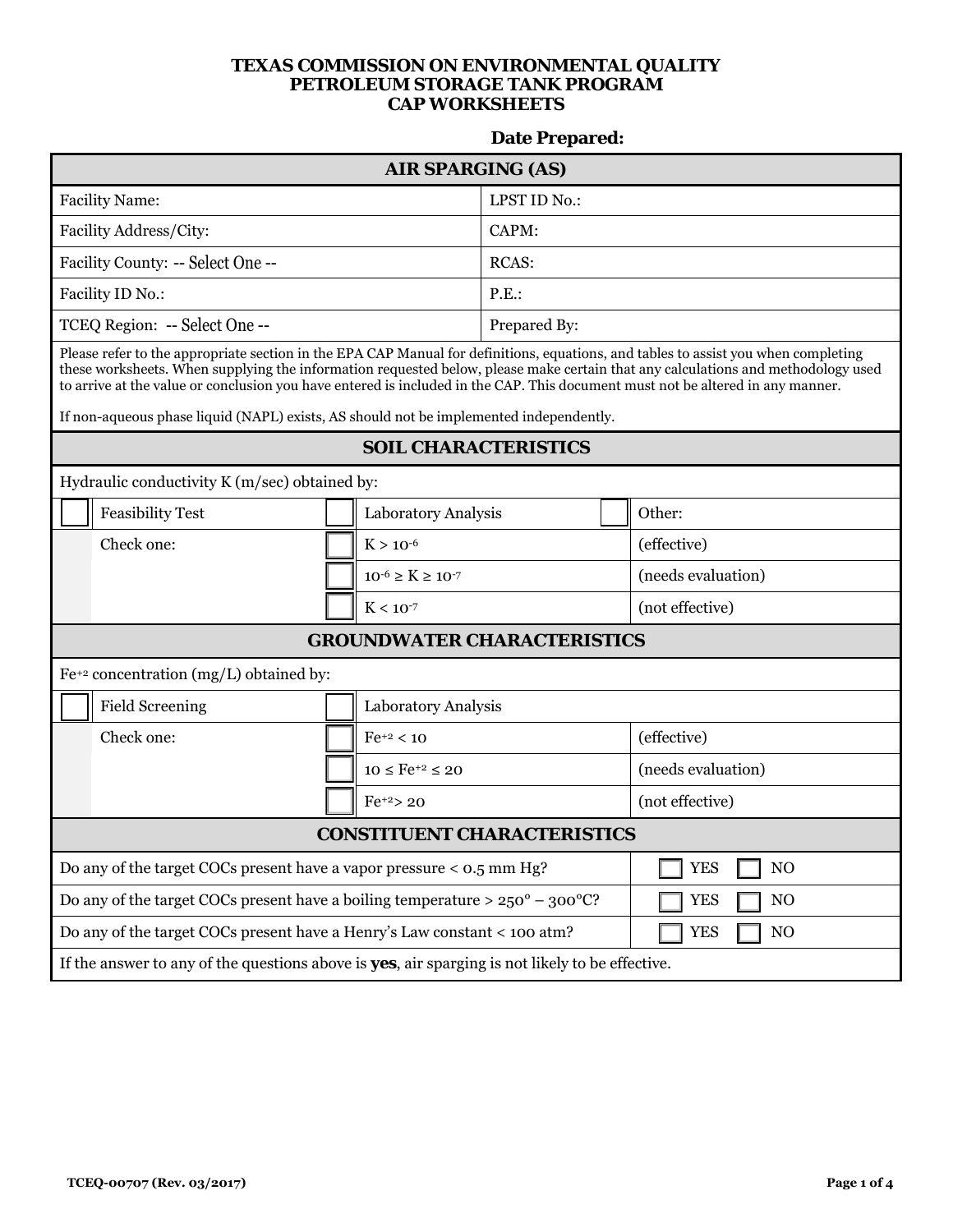| <b>FEASILBILITY TEST</b>                                                                                                        |                                                                                                  |                     |                                           |                                    |                    |  |  |
|---------------------------------------------------------------------------------------------------------------------------------|--------------------------------------------------------------------------------------------------|---------------------|-------------------------------------------|------------------------------------|--------------------|--|--|
| Will SVE or DPE system be used in conjunction with the air sparging system?<br>N <sub>O</sub><br><b>YES</b>                     |                                                                                                  |                     |                                           |                                    |                    |  |  |
| If no, how will potential vapor migration be monitored and controlled?                                                          |                                                                                                  |                     |                                           |                                    |                    |  |  |
|                                                                                                                                 |                                                                                                  |                     |                                           |                                    |                    |  |  |
|                                                                                                                                 |                                                                                                  |                     |                                           |                                    |                    |  |  |
| SVE or DPE feasibility test duration (hrs):                                                                                     |                                                                                                  |                     | Air sparging test duration (hrs):         |                                    |                    |  |  |
|                                                                                                                                 | SVE or DPE combined with air sparging feasibility test duration (hrs):                           |                     |                                           |                                    |                    |  |  |
|                                                                                                                                 | If air sparging is an addition to the existing remediation system, sparging test duration (hrs): |                     |                                           |                                    |                    |  |  |
| Sparging test well construction                                                                                                 |                                                                                                  |                     |                                           |                                    |                    |  |  |
| Diameter:                                                                                                                       | Total<br>Depth:                                                                                  | Screen<br>Interval: |                                           | Depth to<br>Water:                 | Sparging<br>Depth: |  |  |
| Observation well construction                                                                                                   |                                                                                                  |                     |                                           |                                    |                    |  |  |
| Diameter:                                                                                                                       | Screen<br>Total<br>Depth:<br>Interval:                                                           |                     |                                           | Depth to<br>Water:                 |                    |  |  |
|                                                                                                                                 | Number of monitoring points:                                                                     |                     |                                           | Distance from sparging point (ft): |                    |  |  |
| Sampling interval:                                                                                                              |                                                                                                  |                     |                                           | Sparging radius of influence (ft): |                    |  |  |
| Soil gas concentrations at SVE, DPE, or soil gas monitoring point* (mg/m <sup>3</sup> )                                         |                                                                                                  |                     |                                           |                                    |                    |  |  |
| *Use this format for data entry: XXX mg/m <sup>3</sup> (MW-1), XXX mg/m <sup>3</sup> (MW-2), XXX mg/m <sup>3</sup> (MW-3), etc. |                                                                                                  |                     |                                           |                                    |                    |  |  |
| <b>Prior to test</b>                                                                                                            |                                                                                                  |                     | <b>After test</b>                         |                                    |                    |  |  |
| Benzene:                                                                                                                        |                                                                                                  |                     | Benzene:                                  |                                    |                    |  |  |
| Ethylbenzene:                                                                                                                   |                                                                                                  |                     | Ethylbenzene:                             |                                    |                    |  |  |
| Toluene:                                                                                                                        |                                                                                                  |                     | Toluene:                                  |                                    |                    |  |  |
| Xylenes:                                                                                                                        |                                                                                                  |                     | Xylenes:                                  |                                    |                    |  |  |
| TPH:                                                                                                                            |                                                                                                  |                     | TPH:                                      |                                    |                    |  |  |
| MTBE:                                                                                                                           |                                                                                                  |                     | MTBE:                                     |                                    |                    |  |  |
| $O2$ :                                                                                                                          |                                                                                                  |                     | $O2$ :                                    |                                    |                    |  |  |
| $CO2$ :                                                                                                                         |                                                                                                  |                     | $CO2$ :                                   |                                    |                    |  |  |
| Sparging airflow rate during test (scfm):                                                                                       |                                                                                                  |                     | Sparging air pressure during test (psig): |                                    |                    |  |  |
| Groundwater concentrations within the test area* (mg/L)                                                                         |                                                                                                  |                     |                                           |                                    |                    |  |  |
| *Use this format for data entry: XXX mg/L (MW-1), XXX mg/L (MW-2), XXX mg/L (MW-3), etc.                                        |                                                                                                  |                     |                                           |                                    |                    |  |  |
| <b>Prior to test</b>                                                                                                            |                                                                                                  |                     | <b>After test</b>                         |                                    |                    |  |  |
| Benzene:                                                                                                                        |                                                                                                  |                     | Benzene:                                  |                                    |                    |  |  |
| Ethylbenzene:                                                                                                                   |                                                                                                  |                     | Ethylbenzene:                             |                                    |                    |  |  |
| Toluene:                                                                                                                        |                                                                                                  |                     | Toluene:                                  |                                    |                    |  |  |
| Xylenes:                                                                                                                        |                                                                                                  |                     | Xylenes:                                  |                                    |                    |  |  |
| TPH:                                                                                                                            |                                                                                                  |                     | TPH:                                      |                                    |                    |  |  |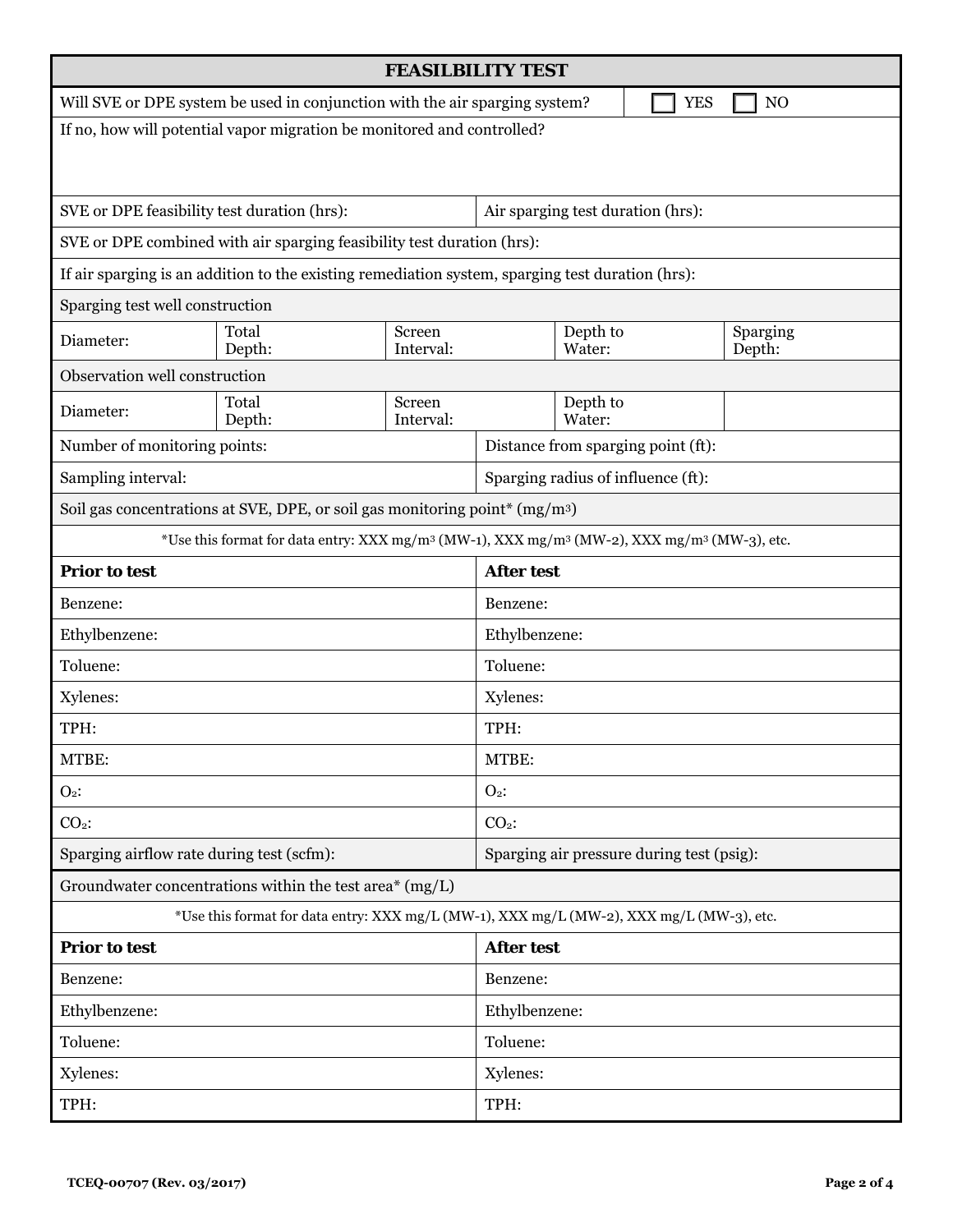| <b>FEASILBILITY TEST (cont.)</b>                                                                                                                      |                 |      |                                                 |                                                          |                      |                |  |  |
|-------------------------------------------------------------------------------------------------------------------------------------------------------|-----------------|------|-------------------------------------------------|----------------------------------------------------------|----------------------|----------------|--|--|
| MTBE:                                                                                                                                                 |                 |      | MTBE:                                           |                                                          |                      |                |  |  |
| D.O.                                                                                                                                                  |                 |      | D.O.                                            |                                                          |                      |                |  |  |
| $CO2$ :                                                                                                                                               |                 |      | $CO2$ :                                         |                                                          |                      |                |  |  |
| Groundwater Recovery Rate from SVE (lbs/hr):                                                                                                          |                 |      |                                                 |                                                          |                      |                |  |  |
|                                                                                                                                                       |                 |      |                                                 | <b>REMEDIATION SYSTEM DESIGN</b>                         |                      |                |  |  |
| Target concentrations:                                                                                                                                |                 |      |                                                 |                                                          |                      |                |  |  |
| Horizontal<br>Orientation of the air sparging wells:                                                                                                  |                 |      |                                                 | Vertical                                                 |                      |                |  |  |
| Vertical sparging well construction                                                                                                                   |                 |      |                                                 |                                                          |                      |                |  |  |
| Total<br>Screen<br>Diameter:<br>Depth:<br>Interval:                                                                                                   |                 |      | Depth to<br>Water:                              | Sparging<br>Depth:                                       |                      |                |  |  |
| Horizontal sparging well construction                                                                                                                 |                 |      |                                                 |                                                          |                      |                |  |  |
| Diameter:                                                                                                                                             | Total<br>Depth: |      | Screen<br>Interval:                             | Water:                                                   | Depth to             |                |  |  |
| Designed sparging pressure (psig):                                                                                                                    |                 |      |                                                 | Screen Length:<br>Designed radius of influence (ft):     |                      |                |  |  |
| Area of the plume above target<br>concentrations (ft <sup>2</sup> ):                                                                                  |                 |      | Number of air sparging wells:                   |                                                          |                      |                |  |  |
| Designed sparging airflow rate (scfm):                                                                                                                |                 |      | Total design sparing flow rate (scfm):          |                                                          |                      |                |  |  |
| Total recovery rate at startup<br>(lbs/hr):                                                                                                           |                 |      | Estimated hydrocarbon mass<br>at startup (lbs): |                                                          |                      |                |  |  |
| Estimated cleanup time (years):                                                                                                                       |                 |      |                                                 | Estimated total recovery rate in<br>final year (lbs/hr): |                      |                |  |  |
| Estimated final mass remaining (lbs):                                                                                                                 |                 |      |                                                 |                                                          |                      |                |  |  |
| Are there site construction limitations, such as buildings, utilities, buried<br>objects, or residences which must be included in the design process? |                 |      |                                                 |                                                          | <b>YES</b>           | N <sub>O</sub> |  |  |
| Which of following system(s) will be operated concurrently with air sparging?                                                                         |                 |      |                                                 |                                                          |                      |                |  |  |
| Groundwater Pump   Soil Vapor<br>Dual Phase<br><b>Extraction System</b><br>& Treat System                                                             |                 |      | <b>Extraction System</b>                        | Enhanced Aerobic<br><b>Bioremediation System</b>         |                      |                |  |  |
| Is a telemetry unit included?                                                                                                                         |                 |      |                                                 |                                                          | <b>YES</b>           | NO             |  |  |
| Permit requirements:                                                                                                                                  |                 |      |                                                 |                                                          |                      |                |  |  |
| <b>OPERATION, MONITORING AND PERFORMANCE (OMP) PLAN</b>                                                                                               |                 |      |                                                 |                                                          |                      |                |  |  |
| Does OMP Plan include daily monitoring for the start-up phase (up to 7 days)?<br>What is the scheduled frequency of<br>long term monitoring?          |                 |      | Weekly                                          | Monthly                                                  | <b>YES</b><br>Other: | NO             |  |  |
| Which of the following will be included in the OMP Plan?                                                                                              |                 |      |                                                 |                                                          |                      |                |  |  |
| <b>BTEX</b>                                                                                                                                           | TPH             | D.O. | Redox                                           | Other:                                                   |                      |                |  |  |